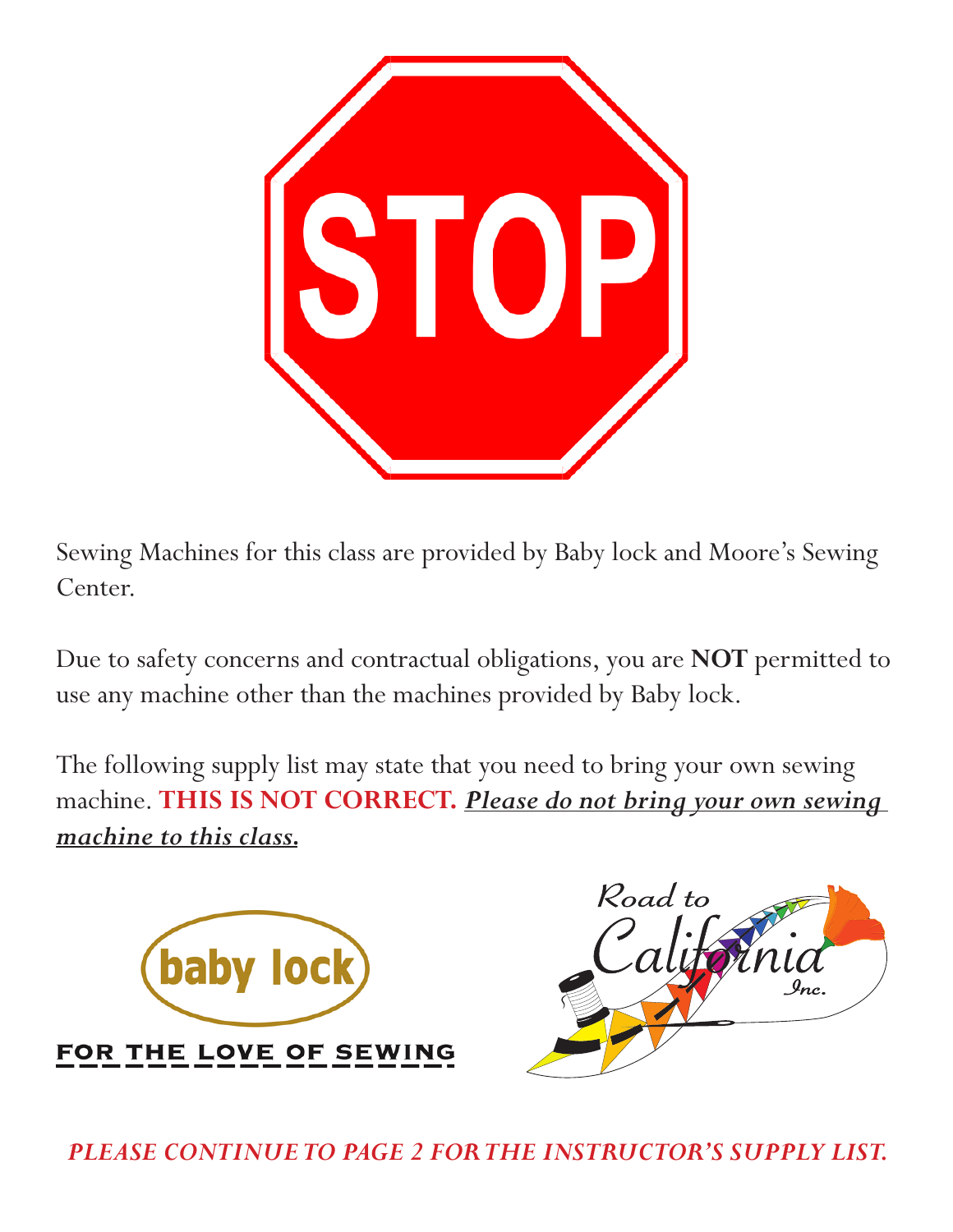

# Pastiche Rulerwork Sampler Class Road to CA 2023 Supply List

This class features the Westalee Rulerwork Kit of tools. Each of 7 templates is used in more than one way to show its versatility. The class also explores the amazing designs that templates can create when used in

combination. Techniques include curved and straight designs, blocks and circular motifs, background fills, borders, and much more. In addition to the in-class content, student can also take advantage of additional, virtual free-motion classes, available at no additional charge, to add fills to this project. This is a robust and faster paced starter rulerwork class with designing and rulerwork techniques taught in combination. The class works from the center of the sample moving to the outside. Not all designs can be completed in a single day workshop. Not suitable for beginning quilters.

### Classroom provided tools and supplies

(If you are in a sponsored classroom where machine are provided, these should be provided but are included here for your reference.)

## Machine related items

- Machine in good order and manual
- Rulerfoot to match your machine
- Machine Screwdriver
- Straight Stitch Throat Plate if it fits the machine rulerfoot setup
- 40 wt Polyester Thread
- 90/14 Topstitch or Quilting needle
- Machine extension table such as a Sew Steady table (HIGHLY recommended)
- Bobbins (can match the top thread if desired)
- Appropriate spool caps including the tiny, special purpose spool cap

#### Westalee Design Tool Requirements:

- 12" Arc template
- Westalee Sampler Set 1
- 8 Point Crosshair (Students will share this tool in class.)